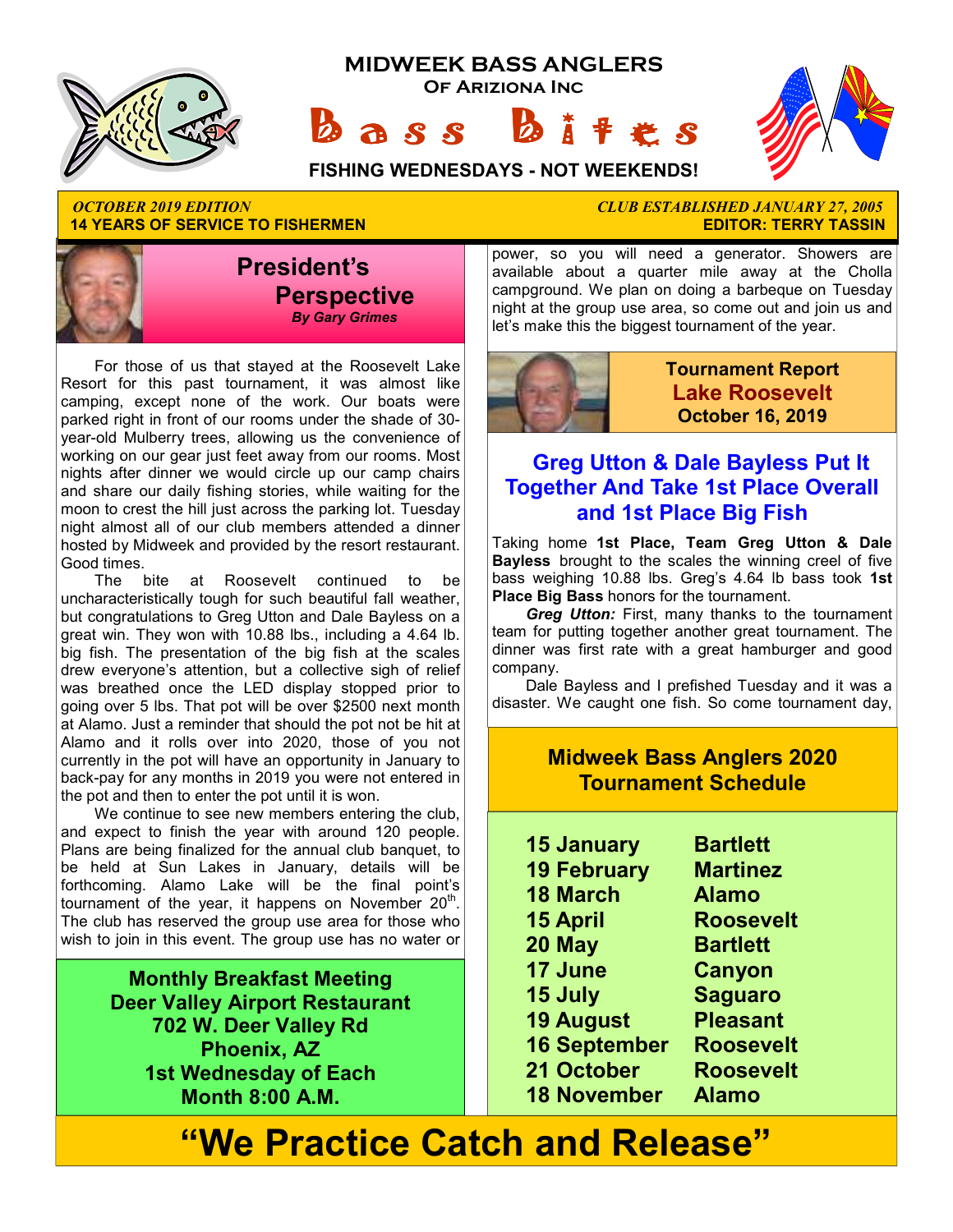we had no good spots, no pattern, and no plan. We decided to just start on the other side of Windy Hill and work our way to School House.

 We missed a couple in the Windy Hill Bay and worked our way out to one of the submerged islands. I suddenly hooked into one and told Dale to get the net - I had a "monster" on. And indeed I did. That was our first of the day and it came in at 4.6 pounds. Really nice to start out the day with a good kicker! I caught it on Texas rigged Robo Worm with a #1 hook – it was a little scary.

 Then we tried a small rocky point and Dale tied into a 2 pound smallmouth using a square bill crank bait. He lost another big fish on his crank bait 30 minutes later, but that kind of set the pattern for us.

 We tried a number of different baits and rigs through out the day, but the only thing working for Dale was his crank bait and the only thing working for me was the Texas rigged Robo worm. So, that's what we did. He fished reaction and I fished finesse. Not a bad strategy when you think about it. Anyway, we had a good day on the water and did a lot of "fist-bumping". We didn't know how well we were going to do at the weigh-in, but had way too much fun to worry about it.

 I am looking forward to the next tournament at Alamo.

*Dale Bayless:* Well seven months as a member of the club and I am finally getting my opportunity to write to the Bass Bites. Of course thank you to the staff and another great run tournament. My partner was Greg Utton and I am ecstatic that I was a part of his first ever win in the MBA. However, not as ecstatic as netting our first fish of the day, and Greg's PB, which Greg said was a Carp or a Catfish. When she came up (4.64 lbs) I told Greg "That ain't no damm carp ". Then we kept it up while losing two bass about the same size. I landed a nice 2 + pound smallie. Then we started with 4 oz per fish and went up from there, fish by fish. I tried to help out by culling when we only had four fish. Greg and I decided we should take five fish in and I had some serious redemption to do, and I did it. I tried everything in the book, nothing worked. The only thing I caught fish on was a 1.0 KVD square bill crank, shad color. I logged in about 4,000 casts and put my wrist on ice last night, but it all

### **Next Meeting - Next Tournament**

Our next club meeting for 2019 is scheduled for **Wednesday, 6 November** starting at 8:00 AM, at **Deer Valley Airport Restaurant** (one mile north off I-101 at the intersection of 7th Ave & Deer Valley Road). We hope you will come early and have breakfast together.

The next club points tournament is scheduled for **Lake Alamo** on **20 November 2019.** Club headquarters and weigh-in location will be announced. Tournament hours: **Safe Light to 3:00 PM.**



*1st Place Overall & 1stPl BF - Greg Utton & Dale Bayless* 

worked out - especially the redemption part. Greg is a heck of a guy and I had a great time. We put in some serious work and it paid off.

### **Randy Gray & Gary Martlage Fish Top And Bottom Win 2nd Place Overall**

In **2nd Place** Team **Randy Gray & Gary Martlage** weighed five bass for a total weight of 10.46 lbs.

 *Randy Gray:* Congratulations Greg and Dale, nice job and so close to the 5 pound pot. Gary Martlage and I worked out to be a pretty good team. We did not catch a lot of fish but managed to get the right ones. We caught a few small fish (I mean really small 5 inches) but we just barely managed to cull them. We caught 3 of the limit fish on jigs in about 20 to 25 feet and Gary put 2 in the bag on a buzz bait. I do have a complaint - Gary as tournament director would not let me keep my huge turtle as goon fish.

*Gary Martlage:* It sure was nice to fish as a coangler. My partner, Randy Gray, was a consummate gentleman during our time on Roosevelt. It is nice to fish with other boaters on an occasional basis, as we had FUN the whole day. We did have one concern that Randy's RPM gauge seemed to not work properly, but being an electrical engineer by trade, Randy used his finger to tap slightly on the gauge, and then it worked perfectly from then on.

 Randy and I started down by the dam in the morning, looking for a 5+ lber next to deep water. Our first fish came on a lipless crankbait. Randy told me not to look, as he slid the solid 10 ounce fish in the live well, saying things should get a little better than our start. A nice 2 pounder was our next fish and it was caught on a buzzbait, and things vastly improved from that point. Moving to Sally Mae cove we immediately put 3 more bass in the boat, using jigs in 25 feet of water. We then moved to the pattern that was popular in the tournament, casting plastics, and reaction baits in the back of the coves that had dragonflies all around. It was fun, watching bass jump 2 feet out of water, trying to eat the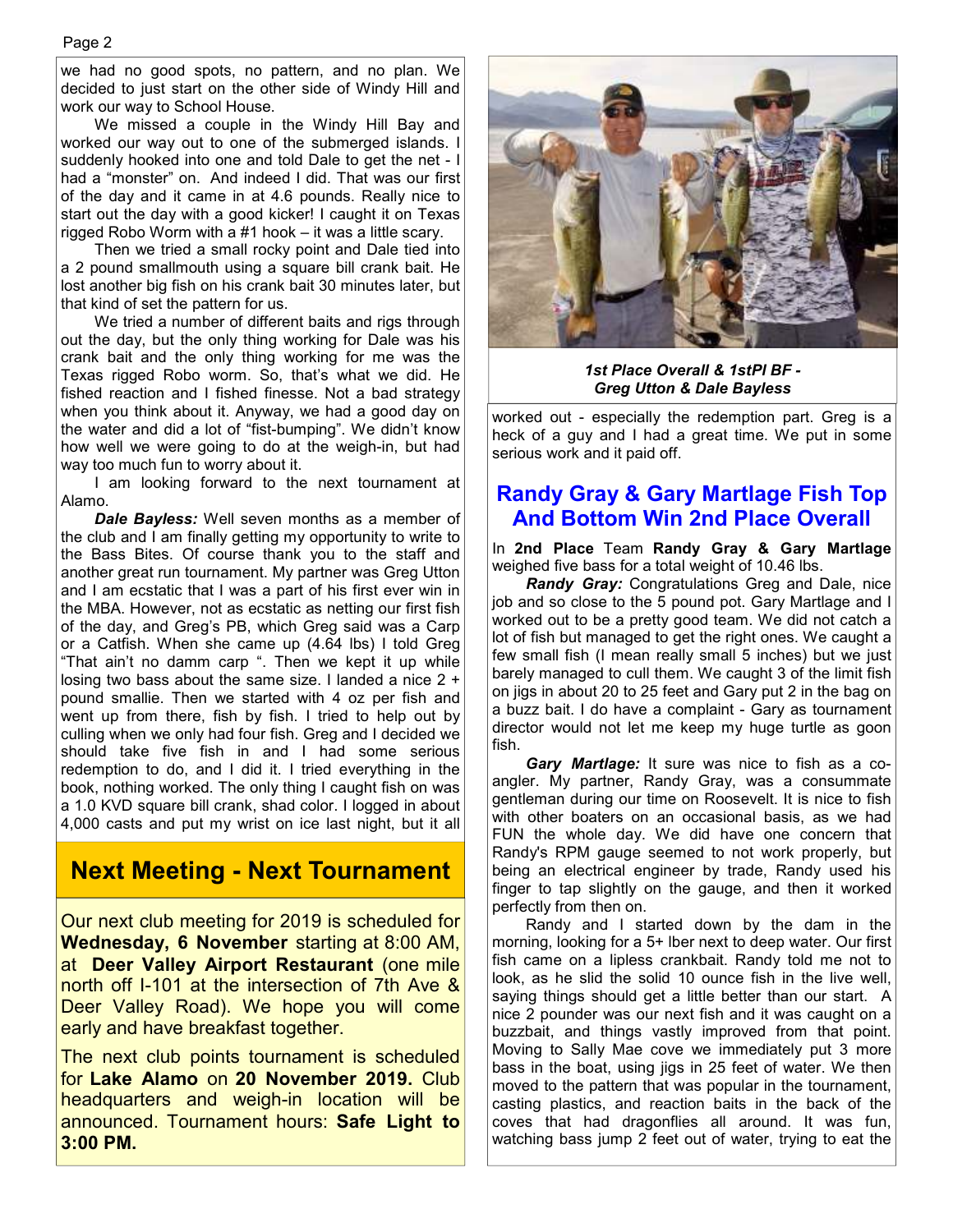

bugs in midair. After a solid limit, we moved out to the outer breaks in the Salt, finishing up with another nice 2.5 lber again on a jig, in 25 feet. Even though we did not get our 5 plus pounder we were hoping for all day, it was a blast talking to Randy about the olden days with the BASS Federation, Apache Bass, and ABC clubs, etc. I found out that we probably knew at least 20 other guys whose names were brought up including some stories that really do not belong in print. I look forward to conversing with Randy soon, and hope to be sitting in the back of his boat for another tournament. Midweek Bass is a class act club, and it is days like we had that make me look forward to every monthly tournament.

#### **Jerry Askam & Gene Turner Catch 12 And Weigh 5 For 3rd Place**

Team **Jerry Askam & Gene Turner** weighed five bass for 10.30 pounds and took home **Third Place** honors.

 *Jerry Askam and Gene Turner:* First of all, a big thank you to the club officers in getting a cookout organized with good food and great camaraderie**.** It was a nice time for our new members as well as the tenured members to meet each other and tell a few fish stories.

 Jerry and I pre-fished on Tuesday and we spent a lot of time mainly in the Windy Hill, Salome and Methodist cove areas along with a few others. There seemed to be a top water bite that day and we used many lures including the Rio-Rico and the Whopper Plopper. We caught a few at sun up on the Whopper Plopper (mostly Gene) and the Rio Rico (Jerry). We also used drop shot with darker colored Robo-worms. We never caught many fish in one place but continued to check the lake out so we had a plan for Wednesday morning.

 Wednesday morning came and we started at our predetermined spot where we had caught top water the morning before, but we did not catch one fish there. At that point, we started moving on to various coves and points. Again, we never caught many in one place at one time. We started out catching smaller fish which were later culled with larger fish, catching a total of about 12 fish. The largest fish (2.79lbs) was caught by Jerry with a



*2nd Place Randy Gray & Gary Martlage 4th Place John Hawkins & Howard Thomas* 

spinner bait.

 In closing, I would like to thank Jerry for being a great boater and coach for the day. We had a great time, told a lot of stories, and even found time to catch a few fish! It was a great day!

#### **Team John Hawkins & Howard Thomas Fish Shallow For 4th Place**

Taking home **4th Place,** Team **John Hawkins & Howard Thomas** weighed five fish for a total weight of 10.09 pounds.

 *Howard Thomas & John Hawkins:* The team of Hawkins and Thomas are now officially the "Bushmen of MBA". I think the Hawkman (John) knows every bush in the lake by name and probably has every one he caught a fish on "GPS'ed". When things slowed down I would throw out deeper and John would say "Hey, turn around we're fishing over here, you know we have been catching our fish in 3 to 6 feet of water". And I would say "I'm trying to catch a bigger fish, I know you could use that 5 lb. pot money". I threw a swimbait the size of the fish we were catching but with no luck. The bigger fish are still on summer vacation. Ask Gary Senft he'll tell you all about it. Or, for that matter, ask Rick "the stud" Brown. I was shocked at his bag and I'm sure he was also shocked. I wish Trump would "Make Our Lakes Great Again" - don't you?

 John threw speed craws in watermelon green and I threw my old standby 7" Senko until john had me change to a 5" baby bass or watermelon black flake. He thought I might be scaring those smaller fish away. John's fun to be with but it's sort of like being in a Seinfeld sitcom or Mash. Anyway I'm writing this for the both of us and I hope he approves when he reads it or I will probably have some sort of penance to do. Just having fun with you John; I love you like a brother, and congrats to the winners.

### **Jack Hughes & Jeff Bradley Use Big Worms For 5th Place**

A five fish bag weighing 9.99 lbs was enough to earn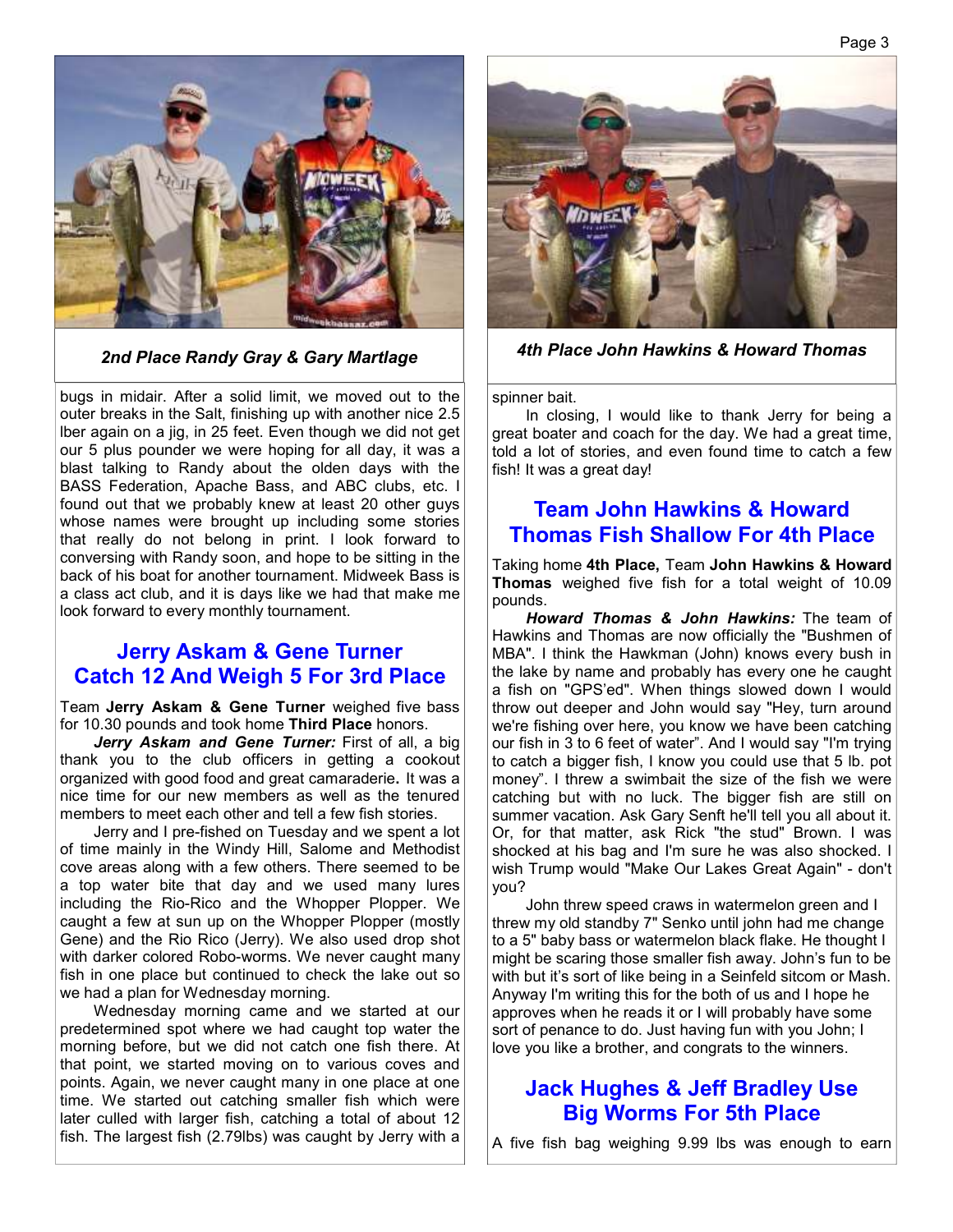Page 4



*5th Place - Jeff Bradley & Jack Hughes* 

Team **Jack Hughes & Jeff Bradley** the **5th Place**  money.

 *Jack Hughes:* Jeff Bradley was a substitute for my original co-angler who was unable to fish. First, having Jeff in your boat is a real pleasure; I could not have asked for a better co-angler and he is a pleasure to be around.

 Practice fishing was really slow for us. Practicing on Tuesday when leaving the Bobcat ramp, we noticed all of the fish on the graph and when we returned that afternoon there seemed to be more. We decided since we were next to last to launch that we would fish the Bobcat cove.

 On tournament day, our first fish came on a Ned rig at about 30 feet and Jeff got one on a 10 inch zoom worm at the same spot. We moved down till we marked large arches on the graph between 25-30 feet. I think Jeff went to a 14 inch worm and I was throwing10 inch ribbon tail worm. We were taking turns catching 2 to 3 pounders. When we landed our fifth fish Jeff said we have a limit. I looked at my watch and said it is only 7:38 AM. We spent the rest of the day in the same cove looking for holes with fish in them and slowly kept up grading a few ounces at a time. We caught fish on 14 and 10 inch worms, Carolina rigs, Whopper Ploppers, Texas rigged 7 inch worms, Ned rig worms and crawdads. We had one fish that died but he completely swallowed the hook and worm and even though we could not remove the hook we just cut the line and left the hook in him. Jeff - thanks for two great days on the lake.

Jeff Bradley: I had two great days fishing with Jack Hughes. We didn't know each other and that can always be a little uncomfortable, but Jack made it easy. We caught two fish in practice. One on a Ned rig and one on a drop shot. Needless to say we weren't very optimistic

#### **Tournament Statistics**

Fifty-one men fished 8.5 hours each, bringing 117 bass to the scales for a total weight of 185.64 pounds with a 3.64 pound average total catch per fisherman. The average weight of each fish was 1.58 lbs. All but two fish were released back into the lake after weigh-in to fight again another day.

about Wednesday with the temperature rising, but we knew where we'd seen the fish. We decided to start at the same place we had Tuesday. By 8 AM we had a limit. We caught fish on a Whopper Plopper, a Carolina rig, a drop shot and our biggest fish came on 10.5 inch Zoom Ol' Monster in Green Pumpkin. We moved to the west shoreline and found another group of fish at the bottom of a ledge and culled at least one and maybe two fish there. They all came out of the cove where the Ringtail and Bobcat ramps are. By noon we had caught everything we were going to except for one we didn't need that Jack caught at the end of the day. Thank you Jack for a great couple of days fishing and story telling. You were a great host!

#### **Team Jeff Stone & Warren Brackey Finesse Fish To 6th Place**

Team **Tom Jeff Stone & Warren Brackey** weighed five bass for 9.79 pounds and took home **6th Place** honors.

Jeff Stone: Well I told Warren I had a game plan and told him what and where we were going to do the plan and guess what – 6th place was ours. After a shaky start we hit the backside of Windy Hill and caught a few dinks. By 8:45 we were culling out bigger ones for the little ones. We caught most of our fish finesse fishing plastic worms and caught a lot of our big ones on Flats. All in all it was a great day on the lake. I had a great time fishing with Warren and hopefully I taught him a few things and he taught me a few things. It's always a great day on the lake.

*Warren Brackey:* First off, congratulations to team Greg Utton and Dale Bayless on their well deserved victory and to everyone who placed or caught big fish in this event. What a great day for a fishing tournament and another well run event put on by our club staff and weighin team. Super job guys! All your efforts are greatly appreciated.

 It was my good fortune to be paired with Jeff Stone for this one. Jeff and I fished a Bartlett event earlier this year so I learned of his finesse fishing skills first hand. Unfortunately our schedules did not allow us to pre-fish



*6th Place Warren Brackey & Jeff Stone*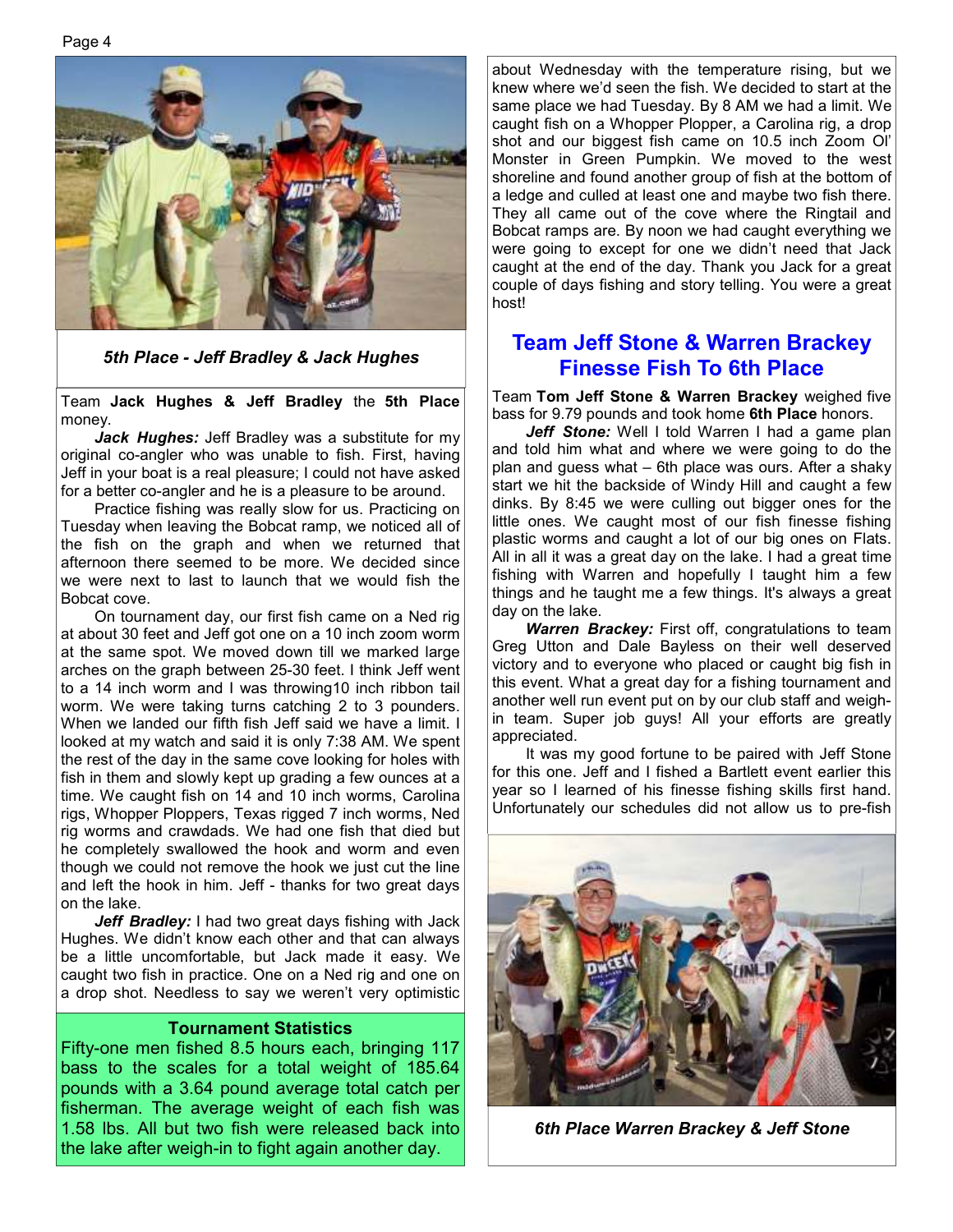Roosevelt, but we were able to fish one morning at Bartlett the week before the event. We had a great time, got to know each other a little bit better, and we caught a lot of fish! Jeff is a very focused competitor and I truly appreciated the finesse fishing lesson.

 The morning of the event, we decided to fish from Badger Ramp toward Windy Hill. I threw a Whopper Plopper for about half an hour. By then Jeff had four dinks in the live well. Bad news, they were not the fish we were looking for; good news, the fish were biting! We then crossed over and fished the mouth of Sally Mae where I caught my first fish on a flick shake. It was our biggest fish at that point, but that was about to change. As we came out of Sally Mae, headed toward the Salt end, we started to find our bigger fish. I should say, Jeff started to find our bigger fish. My little buck bass was culled within the hour. The fish were all over Jeff's flick shake and drop shot worm presentations. Around eleven or so I was able to put a two pounder in the live well jig fishing a hula grub. Around one o'clock we moved across the lake to the coves before the marina and proceeded to throw everything at them but the kitchen sink. We caught a lot of fish, just never found a bigger one.

 It was a fun day on the lake. I had a great time fishing with Jeff and watching one of our club's best finesse fishermen getting it done. It would be my pleasure to be paired with him again anytime.

#### **Steve Grier & Tom Atherton Catch 2nd Place Big Bass On Buzzbait For 7th Place Overall Finish**

**Team Steve Grier & Tom Atherton** weighed five bass for a total weight of 9.69 lbs. Steve's 3.11 lb bass took **2nd Place Big Bass** honors and his 5.37 Carp earned **Goon Fish** prize for the team.

**Steve Grier:** Congratulations to Greg and Dale on the win, and thanks to the weigh-in crew for another job well done. We fished shallow water in the backs of coves in the Tonto arm and concentrated on coves with a lot of brush. All our fish came from 3 feet of water or less. In the first half hour I stuck a fish on a spinnerbait that we



*7th Place Steve Grier & Tom Atherton*

knew immediately was big. We got him through the brush and to the boat and I'm thinking all the time that this is our tournament. I'm willing to admit, when Tom netted the fish and it came up yellow, I was stunned and disappointed; a 5.37 lb carp - hell of a goon fish. We caught our fish on buzzbaits, spinnerbaits and Texas rigged worms. The big fish came on a buzzbait. We caught fish all day but it wasn't fast and furious. We caught about 15 fish and dumped 4 that would have helped our final weight, one of the perils of fishing in the sticks I guess. I really enjoyed fishing with Tom Atherton during pre-fishing and the tournament; he is a good fisherman and we had a good time.



#### **Weighing-In**  *By Gary Martlage*  **Tournament Director**

Tournament 10 of 11 has been put in the record books. Congratulations to the winners, and better luck to the rest of the pack next month at Alamo. We have reserved the large group use area for our last tournament, so anyone wanting to camp primitively in the area can do so. However, you will need a daily primitive pass for each vehicle that is camping. We plan on another cook-out on Tuesday night, so come camp and eat with us the night before the tournament.

 As for Roosevelt, our 2nd in a row tournament went off without too many glitches and the fishing seemed to improve compared to the month before. I am very happy the way everyone pitches in to help the weigh staff and a special hats off to Gary Grimes, as he ran the scales like a well oiled machine.

 The only criticism I have is during our pre-launch meeting I asked the boaters to go by the start boat at idle speed and in single file. I did see one boat in the top 10 (since I was 11) that did give the old "wave to the start boat", but was well over 100 feet away, and not in line. We send boats out in an orderly fashion for safety reasons. I am warning boaters again, you could be disqualified by not following the rules we have put into place. PLEASE don't make me be the one that does this to your team! Let's try it again at Alamo, and make your Tournament Director happy as I want to report on nothing more than great things Midweek Bass Anglers do. See you all at Alamo.

*FISHERMAN'S HOROSCOPE* **Scorpio (Oct 24 - Nov 21) - The Bait**  You are an avid fisherman who spends every spare moment and your last dollar on your passion. This explains why all other aspects of your life are pretty much "up the creek."